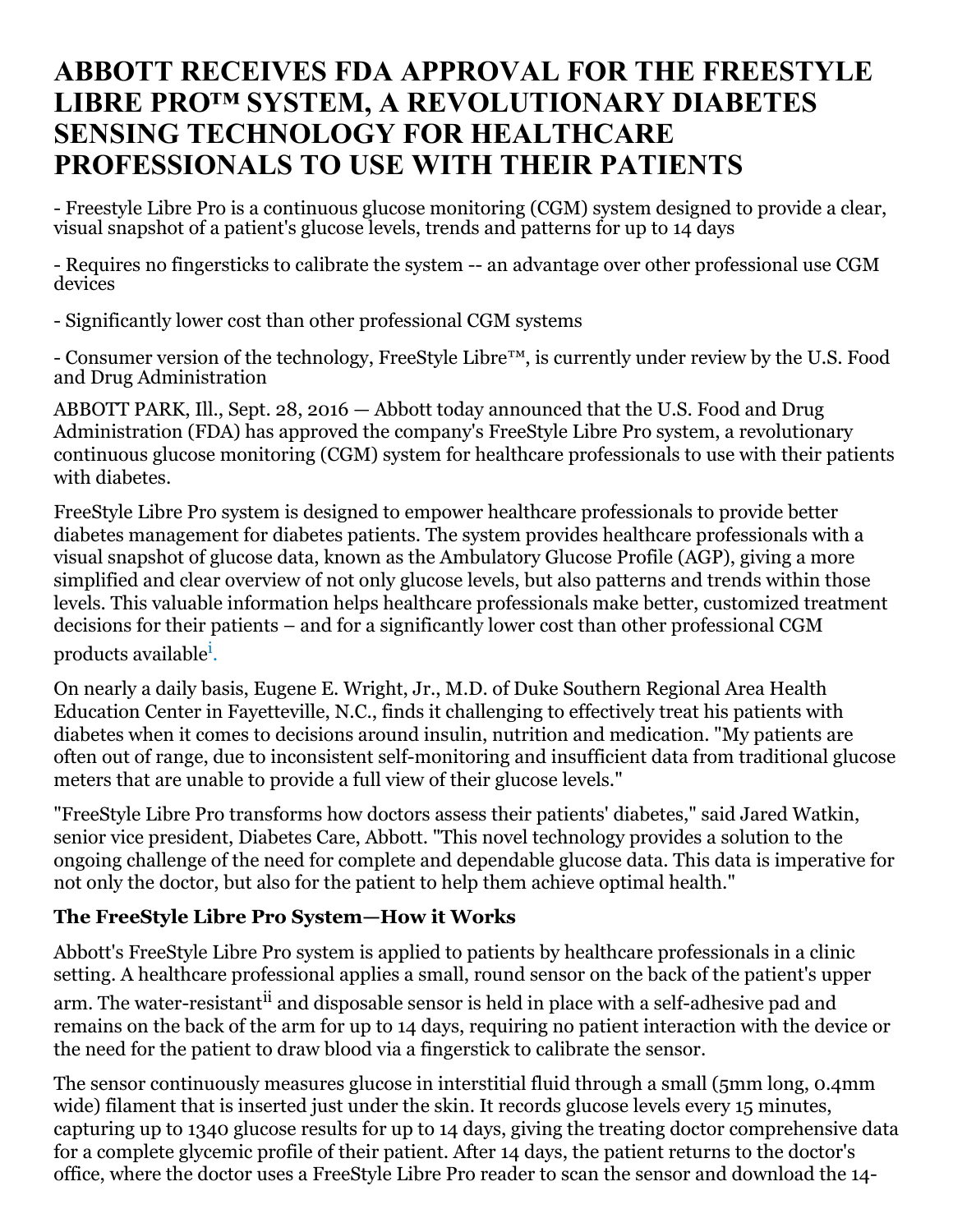days' worth of glucose results that are stored in the sensor – in as little as five seconds.

Abbott's FreeStyle Libre Pro system has a number of key advantages compared to other professional CGM systems, including:

- **Convenient for both the doctor and the patient.** With the FreeStyle Libre Pro system there is no requirement for fingerstick calibration so patients do not need to be trained by their healthcare professional on calibration. After the sensor is applied to the patient, there is no requirement for the patient to interact with the system.
- **Provides reliable glucose data.** Healthcare professionals receive up to 14 days of continuous glucose data based on uninterrupted, normal daily routines of their patients.
- **Reduce equipment costs, maintenance and time.** FreeStyle Libre Pro system costs significantly less than other professional CGM products on the market.<sup>i</sup> The doctor's office only needs to purchase one FreeStyle Libre Pro reader for multiple patients without having to spend on extra recorders, receivers and transmitters, or devote time to routine disinfecting or recharging patient use components. In addition to the glucose sensor, other professional CGM systems require reusable hardware components, such as receivers, transmitters, and recorders that must go home with each patient to perform the professional CGM assessment.

## **Ambulatory Glucose Profile—a Complete Glycemic Profile**

The FreeStyle Libre Pro system provides patients and their physicians with an Ambulatory Glucose Profile (AGP), a report developed by the International Diabetes Center that is presented in a single, user-friendly, visual chart providing healthcare professionals a complete glycemic view of their patients' glucose trends for up to 14 days.

The AGP report helps identify when a patient is out of glucose range, and provides hypoglycemic and hyperglycemic trends and patterns. These insights help facilitate more meaningful discussions between a doctor and the patient.

Dr. Wright added, "This technology is groundbreaking because continuous glucose monitoring systems for professional use have been long considered a niche, cumbersome, and expensive technology for mostly Type 1 patients. The FreeStyle Libre Pro system changes this paradigm not only because of the unique technology but because it doesn't require fingerstick calibration, is easier to use, more affordable, and is more accessible to people with diabetes."

The FreeStyle Libre Pro system is part of Abbott's FreeStyle family of products including the sensing technology for consumers, the FreeStyle Libre system.

Abbott recently submitted the consumer version of the FreeStyle Libre system for review by the U.S. Food and Drug Administration. The consumer version of the FreeStyle Libre system is designed to be a continuous glucose monitoring system that does not require fingerstick calibration, and measures glucose levels through a small sensor on the back of the upper arm for up to 14 days. Patients can self-monitor their glucose levels by scanning a reader over the sensor as often as desired to get a reading.

## **About Diabetes and Diabetes Monitoring**

According to the International Diabetes Federation, the U.S. has one of the highest prevalence rates for diabetes, with 29.1 million people (or 9 percent of the U.S. population) who have diabetes. A recent survey of 1,527 people with Type 2 diabetes found that 40 percent do not test glucose levels as frequently as recommended by their doctors. Reasons for testing less often than recommended include expense of testing strips (31 percent), dislike of pricking fingers to draw blood for testing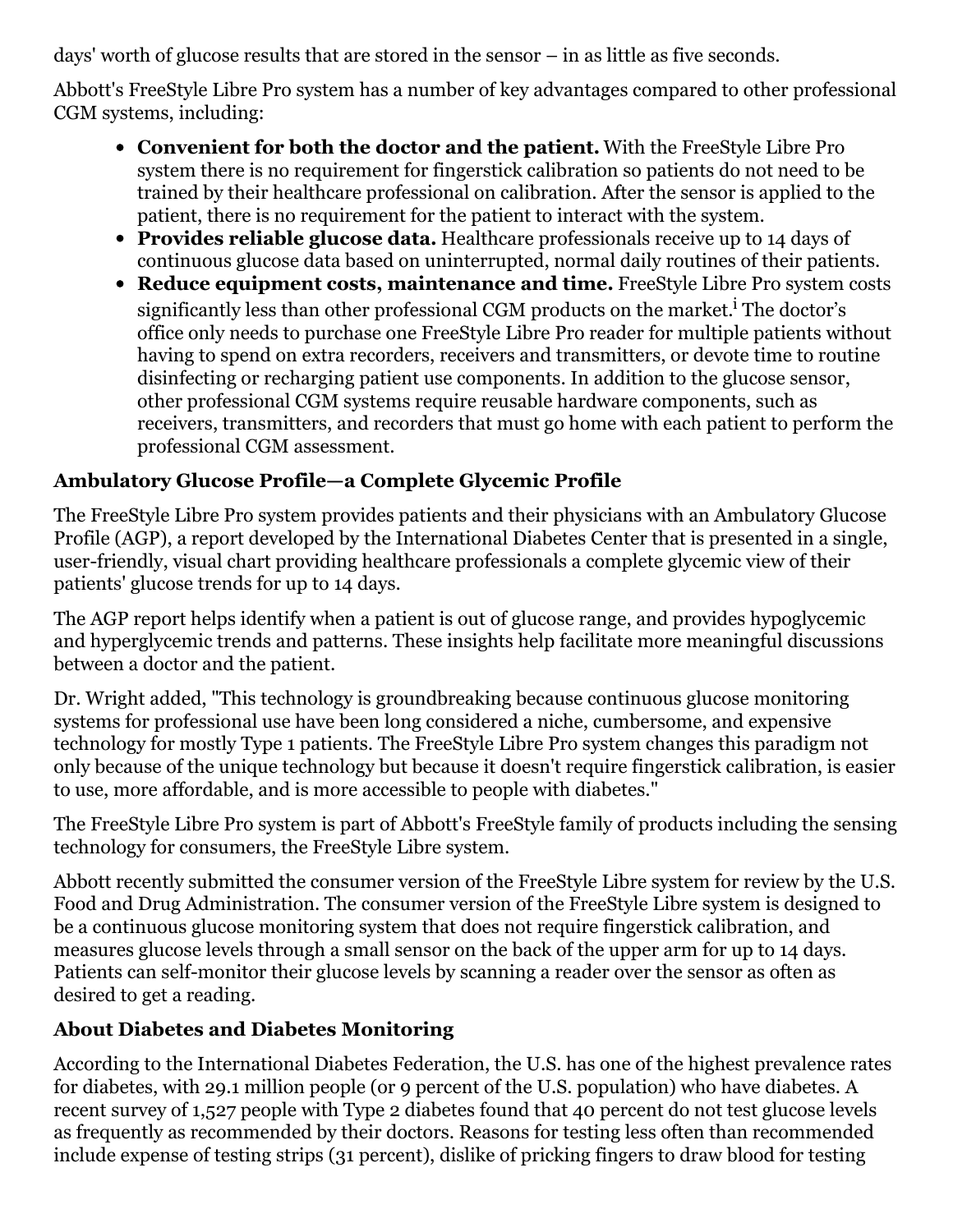(29 percent), and forgetting to test because they feel fine (26 percent).<sup>iii</sup>

Traditionally, continuous glucose monitoring devices have primarily been used by people with Type 1 diabetes whom are required to take insulin. However, both Type 1 and Type 2 diabetes patients can experience conditions such as hypoglycemia (low blood sugar) which can be life-threatening, especially when not detected. Because the FreeStyle Libre Pro system provides rich, insightful data, patterns that might otherwise be missed—such as nighttime hypoglycemia—glucose levels excursions can be detected and therefore managed.

Abbott's FreeStyle Libre Pro system will be available to U.S. healthcare professionals in the coming weeks. For more information, please go to www.FreeStyleLibrePro.us.

## **INDICATIONS AND IMPORTANT SAFETY INFORMATION**

**INDICATIONS FOR USE:** The FreeStyle Libre Pro Flash Glucose Monitoring System is a professional continuous glucose monitoring (CGM) device indicated for detecting trends and tracking patterns in persons (age 18 and older) with diabetes. The System is intended for use by health care professionals and requires a prescription. Readings from the FreeStyle Libre Pro Sensor are only made available to patients through consultation with a health care professional. The System does not require user calibration with blood glucose values. The FreeStyle Libre Pro System aids in the detection of glucose level excursions above or below the desired range, facilitating therapy adjustments. Interpretation of the FreeStyle Libre Pro Flash Glucose Monitoring System readings should be based on the trends and patterns analyzed through time using the reports available.

**IMPORTANT:** The device may inaccurately indicate hypoglycemia. The results of the clinical study conducted for this device showed that 40% of the time when the device indicated that user sensor glucose values were at or below 60 mg/dL, user glucose values were actually in the range of 81-160 mg/dL. Therefore, interpretation of the FreeStyle Libre Pro Flash Glucose Monitoring System readings should only be based on the trends and patterns analyzed through time using the reports available per the intended use.

**CONTRAINDICATIONS:** The FreeStyle Libre Pro Flash Glucose Monitoring System must be removed prior to Magnetic Resonance Imaging (MRI), Computed Tomography (CT) scan, or highfrequency electrical heat (diathermy) treatment. The effect of MRI, CT scans, or diathermy on the performance of the System has not been evaluated. The exposure may damage the Sensor and may impact proper function of the device to detect trends and track patterns in the user's glucose values during the wear period.

**WARNING:** The FreeStyle Libre Pro Flash Glucose Monitoring System contains small parts that may be dangerous if swallowed.

## **CAUTION:**

- Performance of the System when used with other implanted medical devices, such as pacemakers, has not been evaluated.
- Some individuals may be sensitive to the adhesive that keeps the Sensor attached to the skin. If your patient notices significant skin irritation around or under their Sensor, they should remove the Sensor and stop using the FreeStyle Libre Pro System. Follow your facility's procedures for handling skin reactions.

## **WARNINGS/LIMITATIONS**

- Review all product information before use.
- Physiologic differences between the interstitial fluid and capillary blood may result in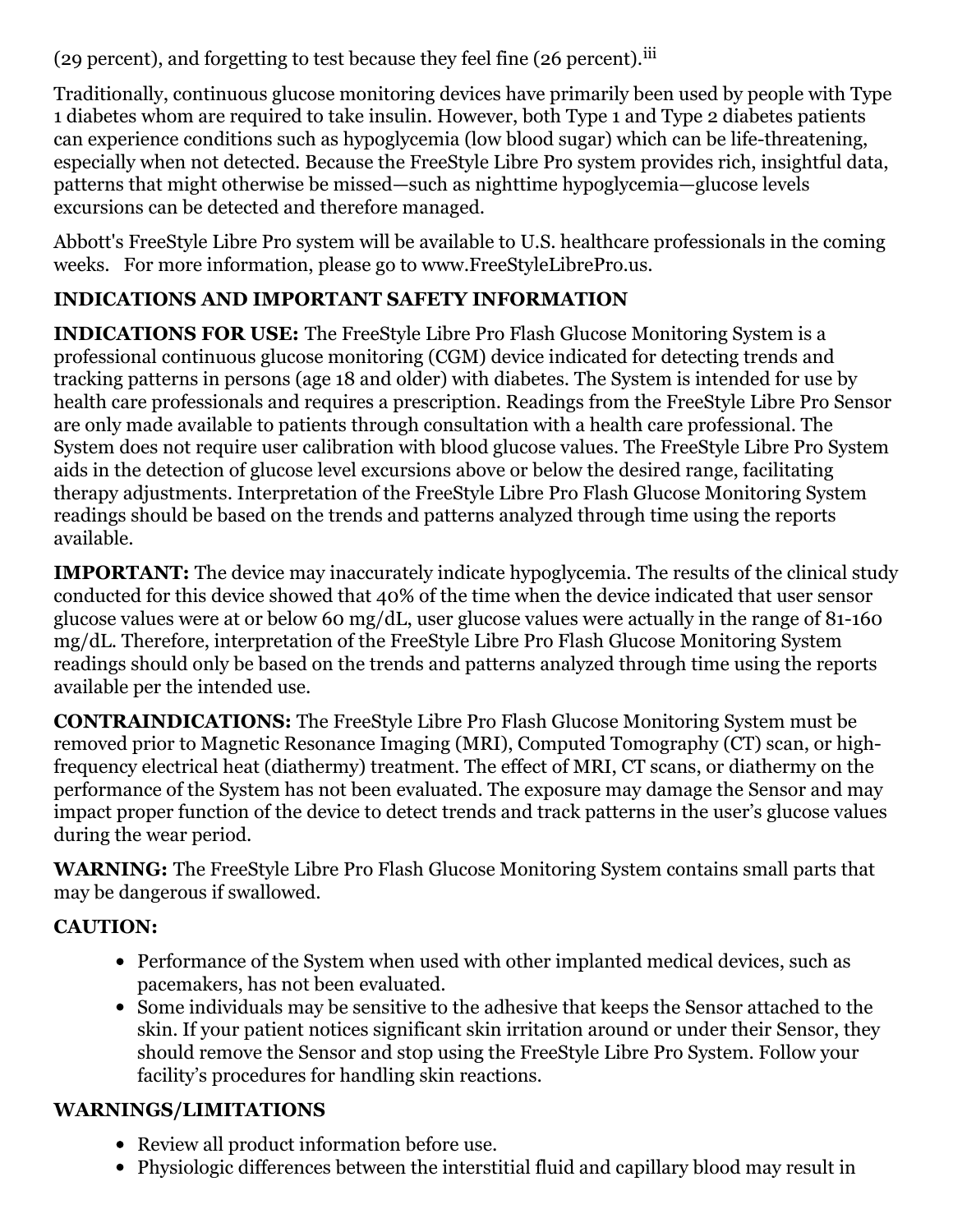differences in glucose readings. Differences in glucose readings between interstitial fluid and capillary blood may be observed during times of rapid change in blood glucose, such as after eating, dosing insulin, or exercising.

- Severe dehydration and excessive water loss may cause inaccurate results.
- Do not reuse Sensors. The Sensor and Sensor Applicator are designed for single use. Reuse may result in no glucose readings and infection. Not suitable for re-sterilization. Further exposure to irradiation may cause inaccurate results.
- Interfering Substances: Taking ascorbic acid (vitamin C) while wearing the Sensor may falsely raise Sensor glucose readings. Taking salicylic acid (used in some pain relievers such as aspirin and some skin care products) may slightly lower Sensor glucose readings. The level of inaccuracy depends on the amount of the interfering substance active in the body. Test results did not indicate interference for methyldopa (used in some drugs to treat high blood pressure) or tolbutamide (infrequently used in some drugs to treat diabetes in the US) at maximum circulating levels. However, concentrations of potential interferents in interstitial fluid are unknown compared to circulating blood. Taking medications with acetaminophen (such as Tylenol and some cold medicines) while wearing the Sensor may falsely raise Sensor glucose readings. The level of inaccuracy depends on the amount of acetaminophen active in the body and may be different for each person.
- Take standard precautions for transmission of blood borne pathogens to avoid contamination.
- The Reader should be cleaned between patients.
- If a Sensor breaks inside a patient, remove with tweezers, treat any medical complications and call Customer Service.
- Use of the System is not recommended in the critically ill population since performance is unknown due to different conditions and medications.
- Sensor placement is not approved for sites other than the back of the arm. If placed in other areas, the Sensor may not function properly.
- If the Sensor Kit package or contents or the Reader appear to be damaged, do not use as there may be a risk of electric shock, no results, and/or infection.
- Store the Sensor Kit between 39°F-77°F. While you don't need to keep the Sensor Kit in a refrigerator, you can as long as the refrigerator is between 39°F-77°F.
- Store the Sensor Kit between 10-90% non-condensing humidity.
- The System does not provide real-time results. Patients need to rely on blood glucose readings for monitoring glucose during System use.
- Clean hands prior to Sensor handling/insertion to help prevent infection.
- Clean the application site and ensure that it is dry prior to Sensor insertion. This helps the Sensor stay attached to the body.
- Change the application site for the next Sensor application to prevent discomfort or skin irritation.
- Select an appropriate Sensor site to help the Sensor stay attached to the body and prevent discomfort or skin irritation. Avoid areas with scars, moles, stretch marks, or lumps. Select an area of skin that generally stays flat during normal daily activities (no bending or folding). Choose a site that is at least 1 inch away from an insulin injection site.
- The Sensor should not be worn more than 14 days. Readings are not obtained after 14 days.
- The Sensor should be removed prior to exposing it to an X-ray machine. The effect of Xrays on the performance of the system has not been evaluated. The exposure may damage the Sensor and may impact proper function of the device to detect trends and track patterns in the user's glucose values during the wear period.